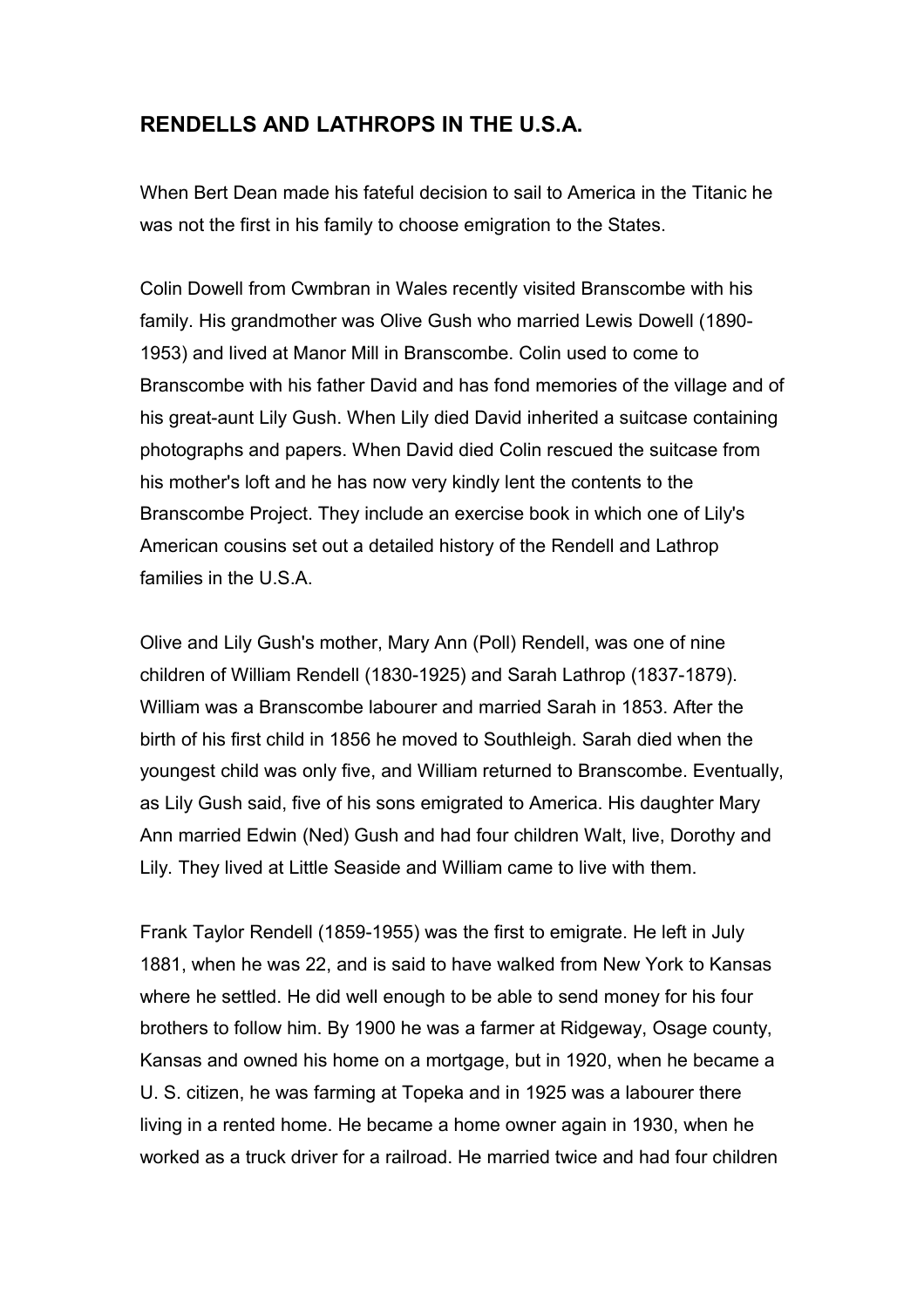and is buried in Carbondale cemetery.

William Rendell (1866-1949), working as an agricultural labourer in Branscombe in 1881, joined Frank in 1882, aged 16. He rented a farm at Ridgeway and became a U. S. citizen in 1906. He married, had four children and is buried in Scranton cemetery.

Harry Rendell (1856-1940), the eldest brother, joined his younger brothers at Ridgeway in 1885. He was 29, a gardener at Branscombe. He was accompanied by his wife Elizabeth (Lizzie) Bennet (1849-1914) whom he had married in Branscombe in 1877, and by their two children Elizabeth (Bessie) (1878-1947) and William Charles (1880-1945). A daughter Maud was born in Kansas in 1887. He was a farmer and became a U. S. citizen in 1906. Elizabeth died before 1915, and by 1920 Henry was retired and living with his daughter Maud Caldwell's family, eventually moving with them to Latah, Idaho, where he died. He is buried at Carbondale.

Walter (1871-1939) was already working as a farmer's boy in Branscombe at the age of 10 in 1881, arrived at Ridgway in 1890. He became a farmer,next door to Frank, became a U. S. citizen in 1896, and married in 1898. After 1910 he worked as a school janitor in Ridgeway. He appears to have had no children, and is buried at Carbondale.

Alfred (Fred) (1874-1963) was working as an agricultural labourer in 1891, and emigrated in 1892 aged 18. In 1900 he was still a farm labourer in Fairfax, Osage county, but later he rented and finally bought a farm at Fairfax, and then another at Elk, Osage county. He married Maggie Greenfield in 1903 and they had one son. He and his family are buried in Overbrook cemetery, Osage county.

The Rendell boys may also have been following in the footsteps of their mother's brothers. Sarah Lathrop had come to Branscombe from Ottery St Mary, and one of her brothers, Harry, a blacksmith, had married a Branscombe girl. Three of her other brothers emigrated to the U.S.A. William